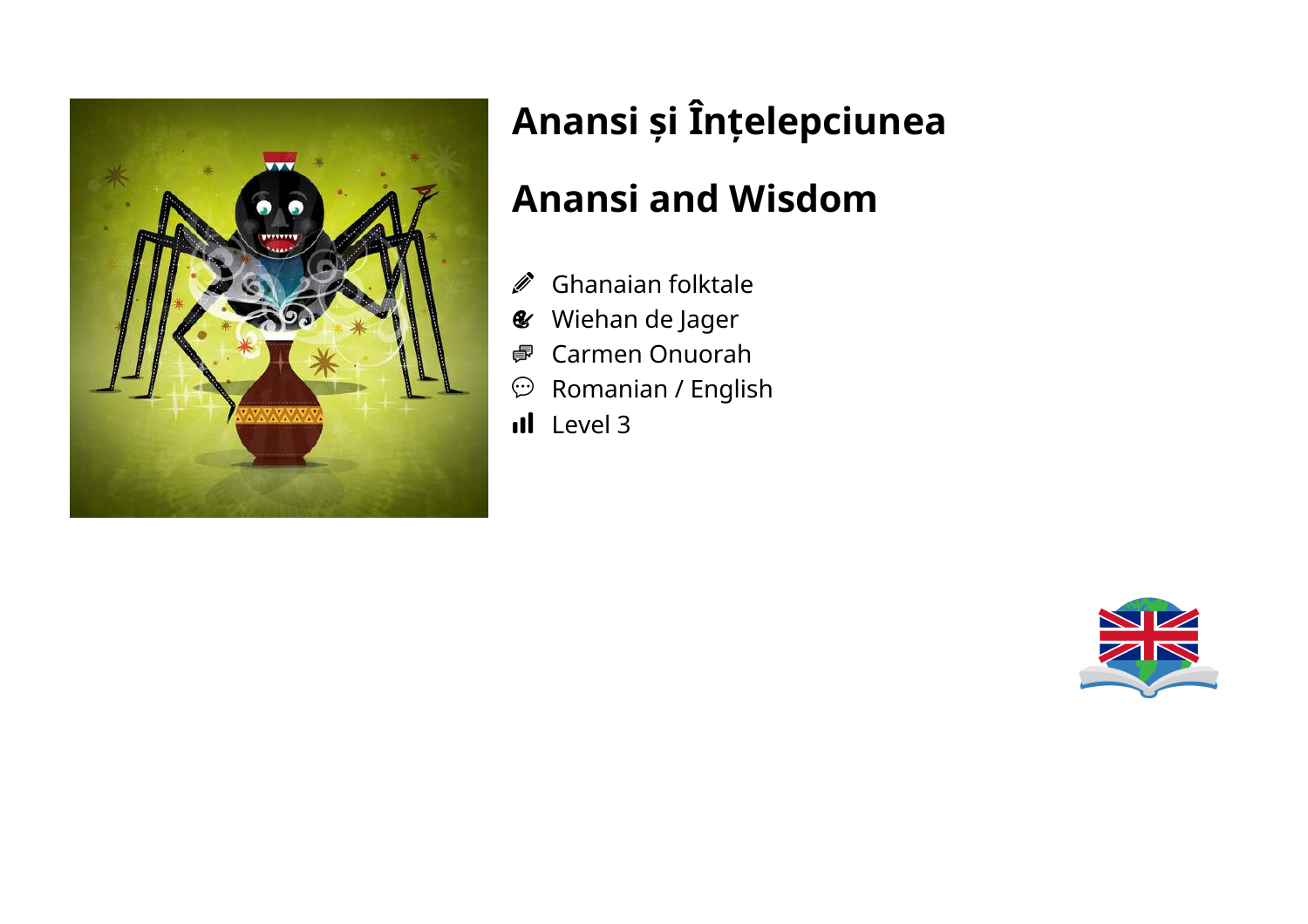

Cu mult, mult timp în urmă oamenii nu știau nimic. Ei nu știau să cultive plante, sau să țeasă pânză sau cum să facă unelte din fier. Zeul Nyame sus în cer avea toată înțelepciunea din lume. O ținea în siguranță într-un vas de lut.

Long long ago people didn't know anything. They didn't know how to plant crops, or how to weave cloth, or how to make iron tools. The god Nyame up in the sky had all the wisdom of the world. He kept it safe in a clay pot.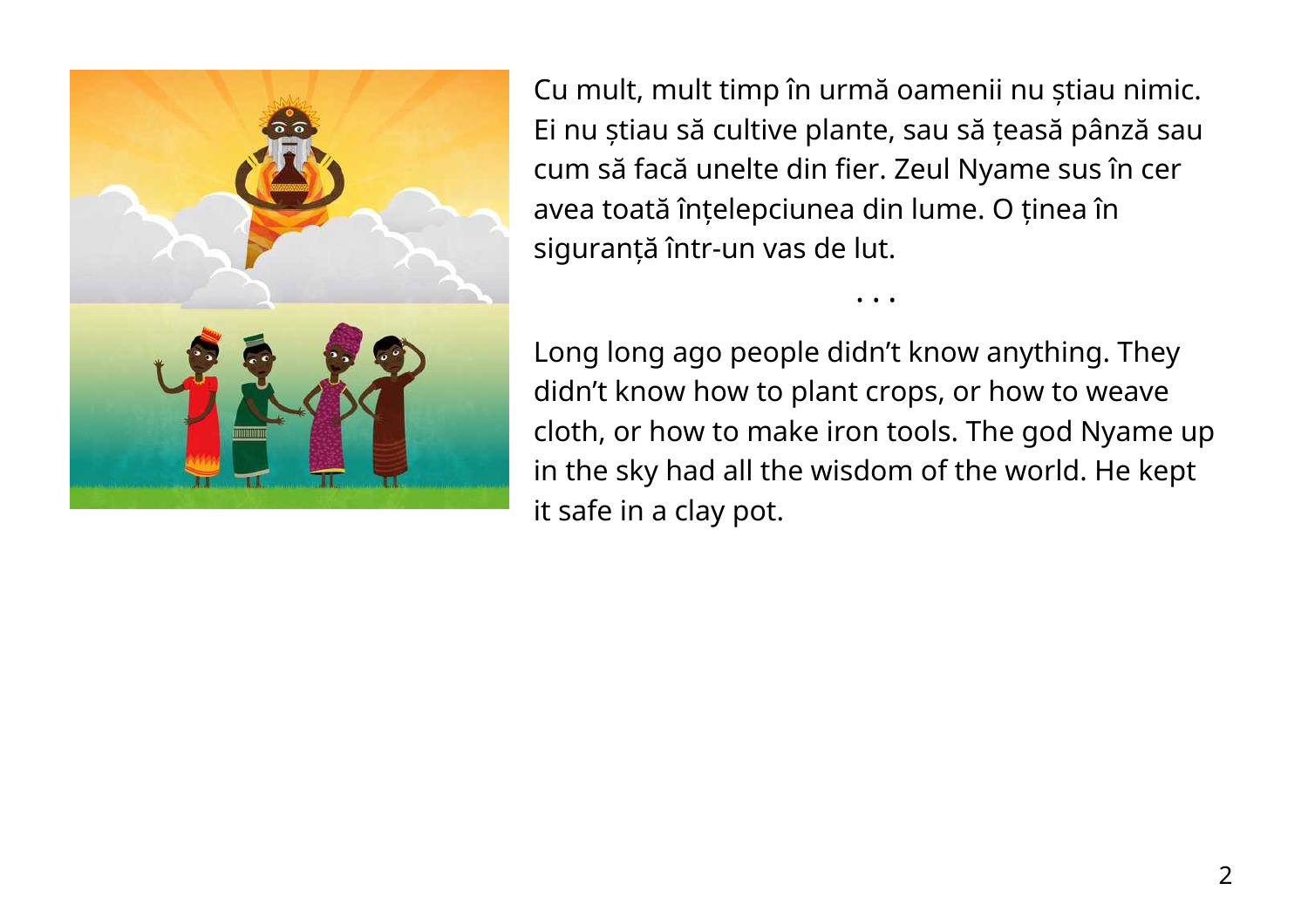

Într-o zi, Nyame a decis că-i va da vasul cu înțelepciune lui Anansi. De fiecare dată când Anansi se uita în vasul de lut, el învăța ceva nou. Era atât de interesant!

One day, Nyame decided that he would give the pot of wisdom to Anansi. Every time Anansi looked in the clay pot, he learned something new. It was so exciting!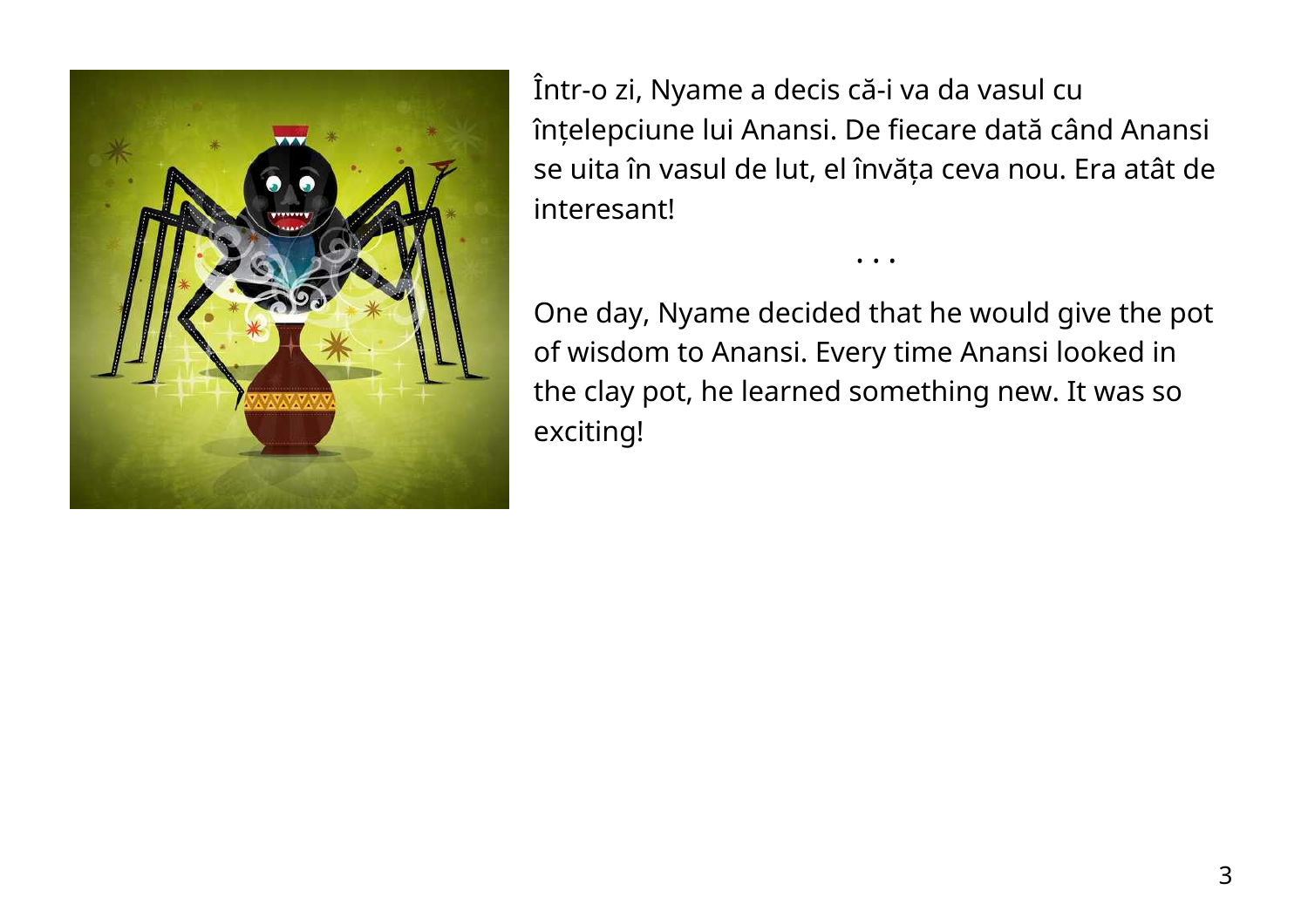

Lacomul de Anansi se gândea, "Voi ține vasul în siguranță în vârful unui copac înalt. Atunci va fi numai pentru mine!" A tors o sfoară lungă, a înfășurat-o în jurul vasului din lut, și l-a legat la brâul său. A început să se cațere în copac. Dar era greu să se cațere în copac cu vasul lovindu-l mereu în genunchi.

Greedy Anansi thought, "I'll keep the pot safe at the top of a tall tree. Then I can have it all to myself!" He spun a long thread, wound it round the clay pot, and tied it to his stomach. He began to climb the tree. But it was hard climbing the tree with the pot bumping him in the knees all the time.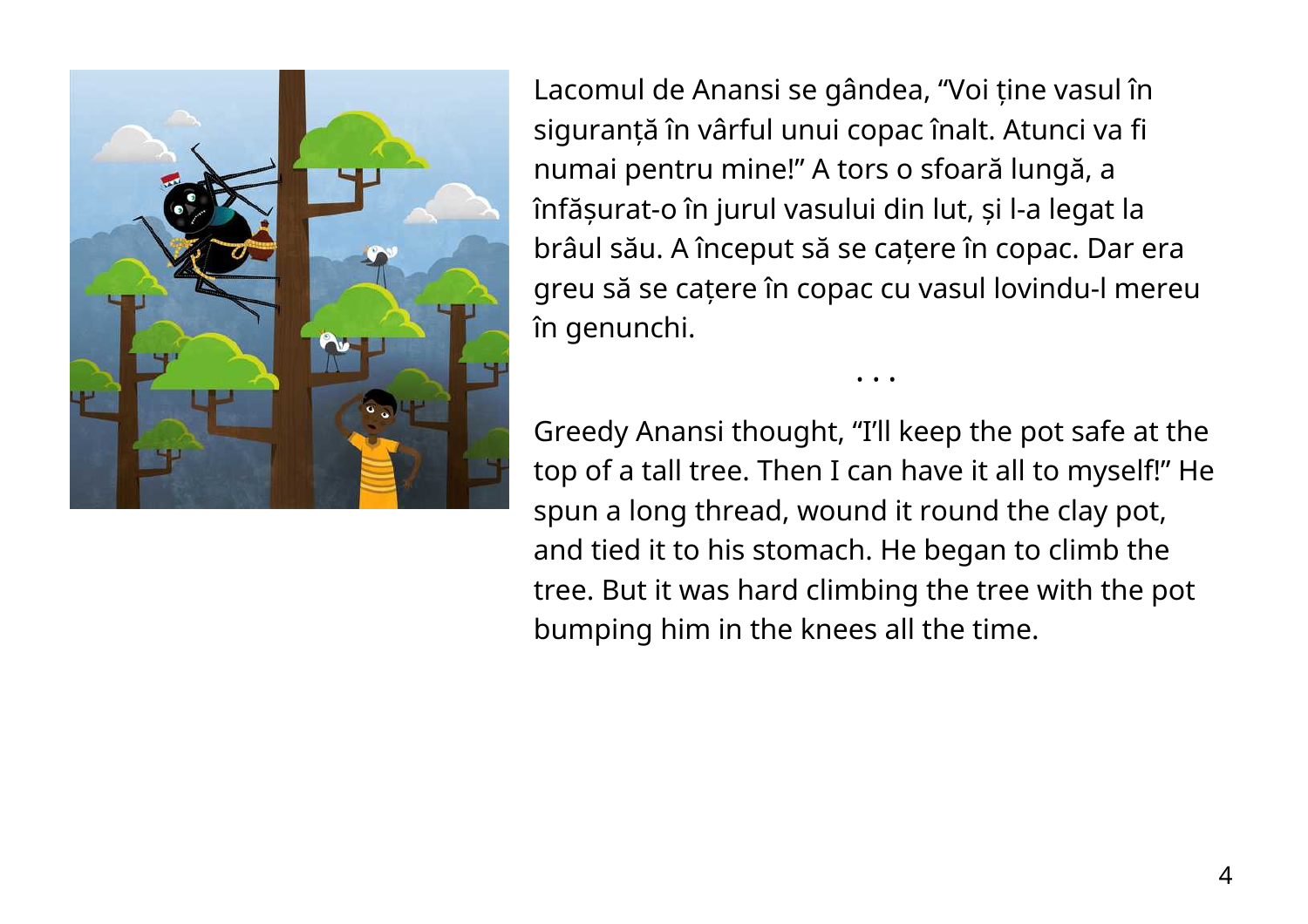

Tot timpul, fiul cel mic al lui Anansi stătea privind la poalele copacului. "Nu ar fi mai ușor să te cațeri dacă ti-ai lega vasul la spate, în loc?" a spus el. Anansi a incercat să lege vasul de lut cu înțelepciune la spate, și întradevăr, era mult mai ușor.

• • •

All the time Anansi's young son had been standing at the bottom of the tree watching. He said, "Wouldn't it be easier to climb if you tied the pot to your back instead?" Anansi tried tying the clay pot full of wisdom to his back, and it really was a lot easier.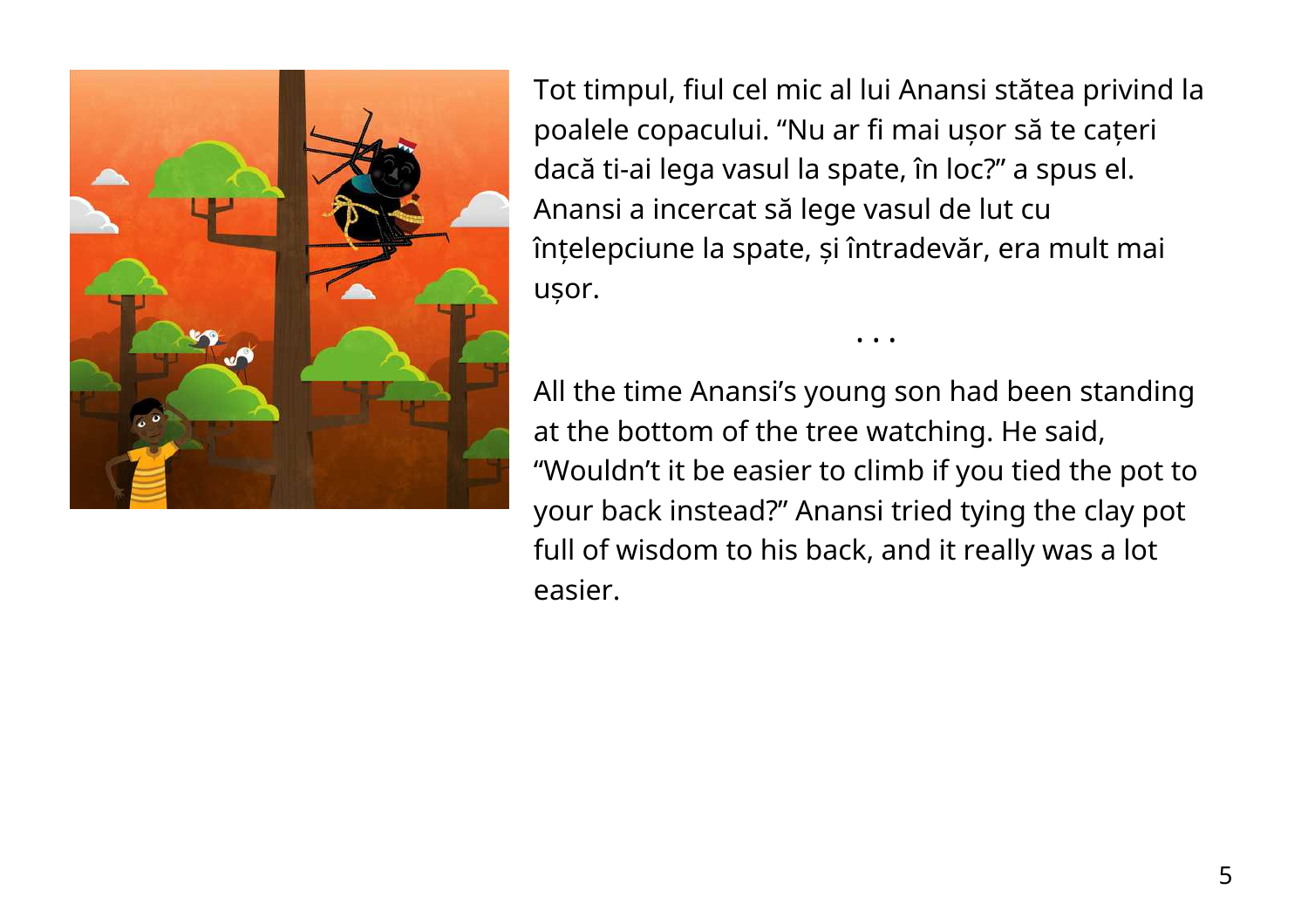

În scurt timp el a ajuns în vârful copacului. Dar apoi s-a oprit și s-a gândit, "Eu ar trebui să fiu cel cu toată înțelepciunea, și aici fiul meu a fost mai iscusit decât mine!" Anansi era așa de furios din cauza asta că a aruncat vasul de lut din vârful copacului.

• • •

In no time he reached the top of the tree. But then he stopped and thought, "I'm supposed to be the one with all the wisdom, and here my son was cleverer than me!" Anansi was so angry about this that he threw the clay pot down out of the tree.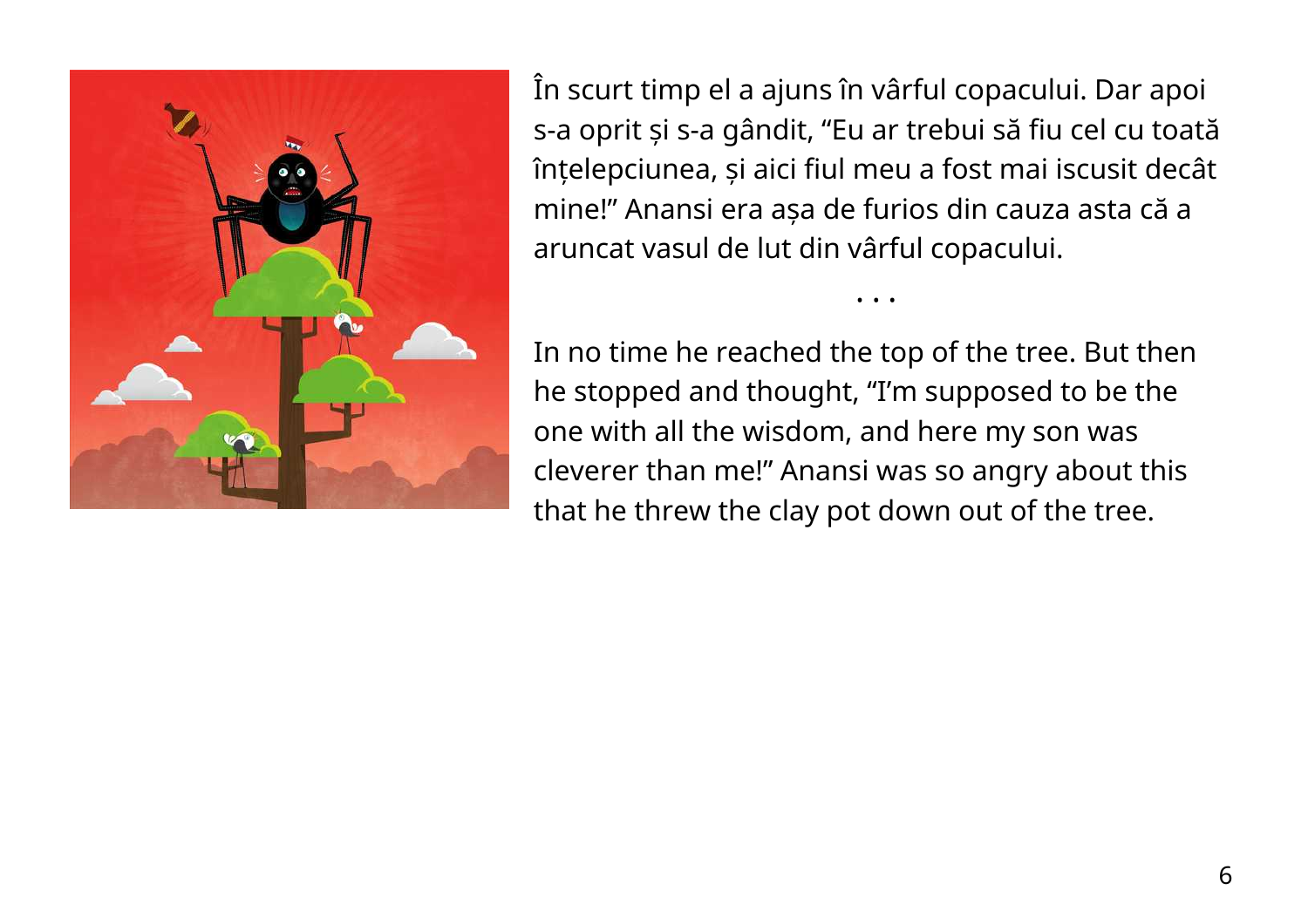

S-a spart în cioburi la pământ. Înțelepciunea era libera să se împartă pentru fiecare. Și asa oamenii au învățat să cultive, să țeasă pânză, să facă unelte din fier, și toate celelalte lucruri pe care oamenii știu să le facă.

It smashed into pieces on the ground. The wisdom was free for everyone to share. And that is how people learned to farm, to weave cloth, to make iron tools, and all the other things that people know how to do.